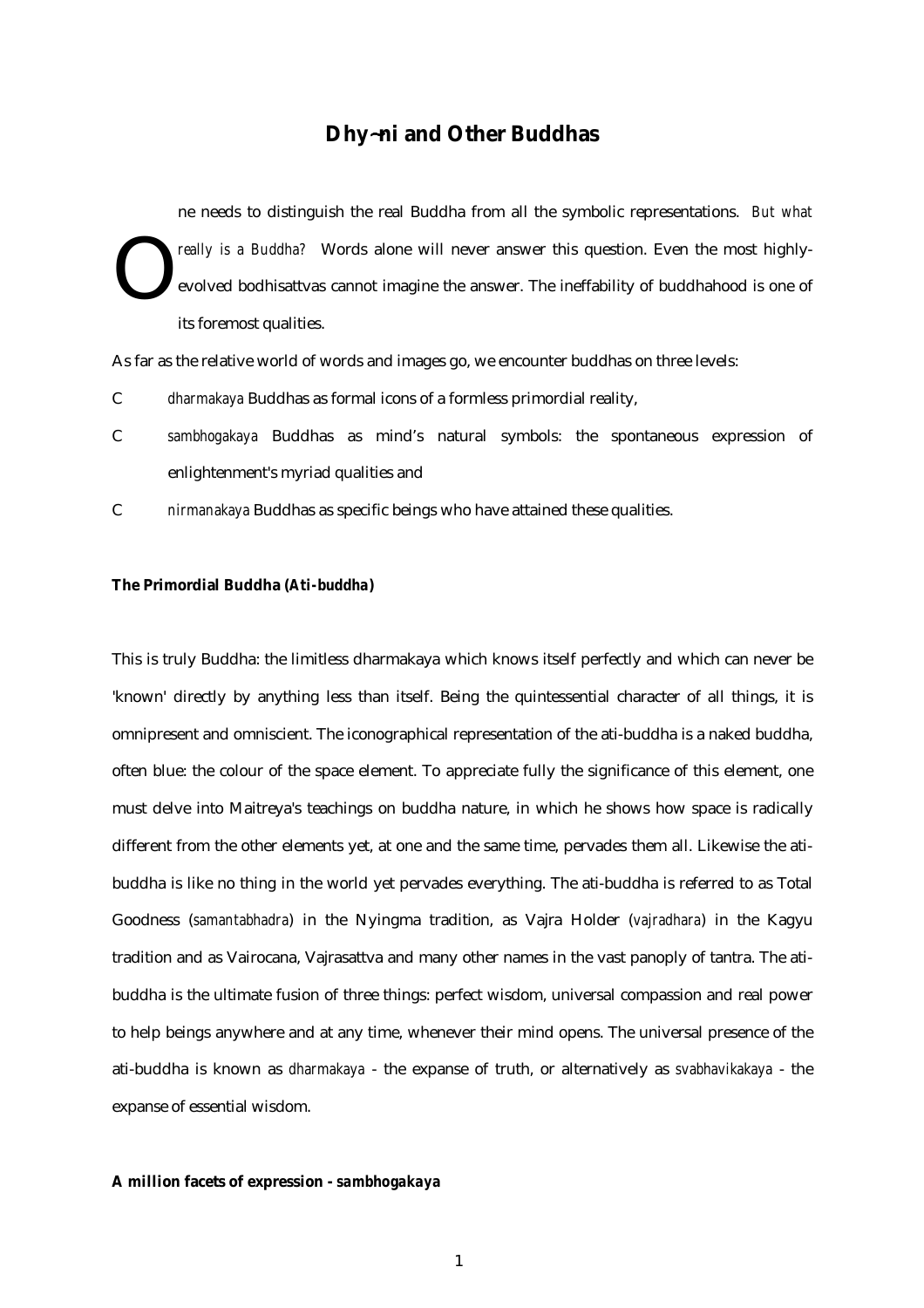Just as white light can give rise to any of a million tonalities of colour when it strikes a certain surface or just as a single wind can make many notes as it blows across different containers, so does the primordial wisdom of the ati-buddha express itself in an almost limitless number of ways, depending upon the mind which experiences it and the particular qualities of enlightenment which that mind is experiencing in the instant. Although itself formless, without personality and non-specific, it is perceived by the relative mind in the symbolic form of a buddha in a specific place and having a specific character.

The highly-purified minds of Buddhist saints (*mahabodhisattvas*) are said to abide uninterruptedly in a sublime experience of this primordial wisdom. They learn and progress through a visionary, initiatory journey into realm after realm of purity, each centred around specific buddhas. Their uplifted senses of sight, sound and smell translate into tangible experiences the wonder of what is intrinsically beyond the senses and which would otherwise remain beyond their grasp.

The healing power of the buddhas, for instance, manifests to them as the Healing Buddha Bhaisajya, in a palace reflecting the structure of medical science, amid a pure country of light filled with medicinal herbs, shrubs and trees. He is accompanied by the celestial beings associated with healing and medicine. Everything in that particular domain of experience is an archetypal manifestation of the healing power and medical knowledge deep within the mind. Bodhisattvas have many thousands of such experiences. This highly-symbolic yet spontaneous play of the mind is very prodigious. Buddha is not naked for them but luxuriantly clothed in symbolic attributes. This is reflected in the jewels, ornaments and fineries depicted in the iconography of the *sambhogakaya* - the expanse of perfect expression.

In vajrayana Buddhism, these Buddhas and their pure lands also manifest enlightenment's freedom from impurity. This is particularly represented by the five Buddha 'families' — the counterpart of the five main groups of mental poisons. Because these Buddhas are experienced in profound meditative absorption (Skt: *dhyana*) as the archetypal manifestation of purity, they have been called, in recent years, *dhyani buddhas.* They can appear alone or in sexual embrace with their consorts, to emphasise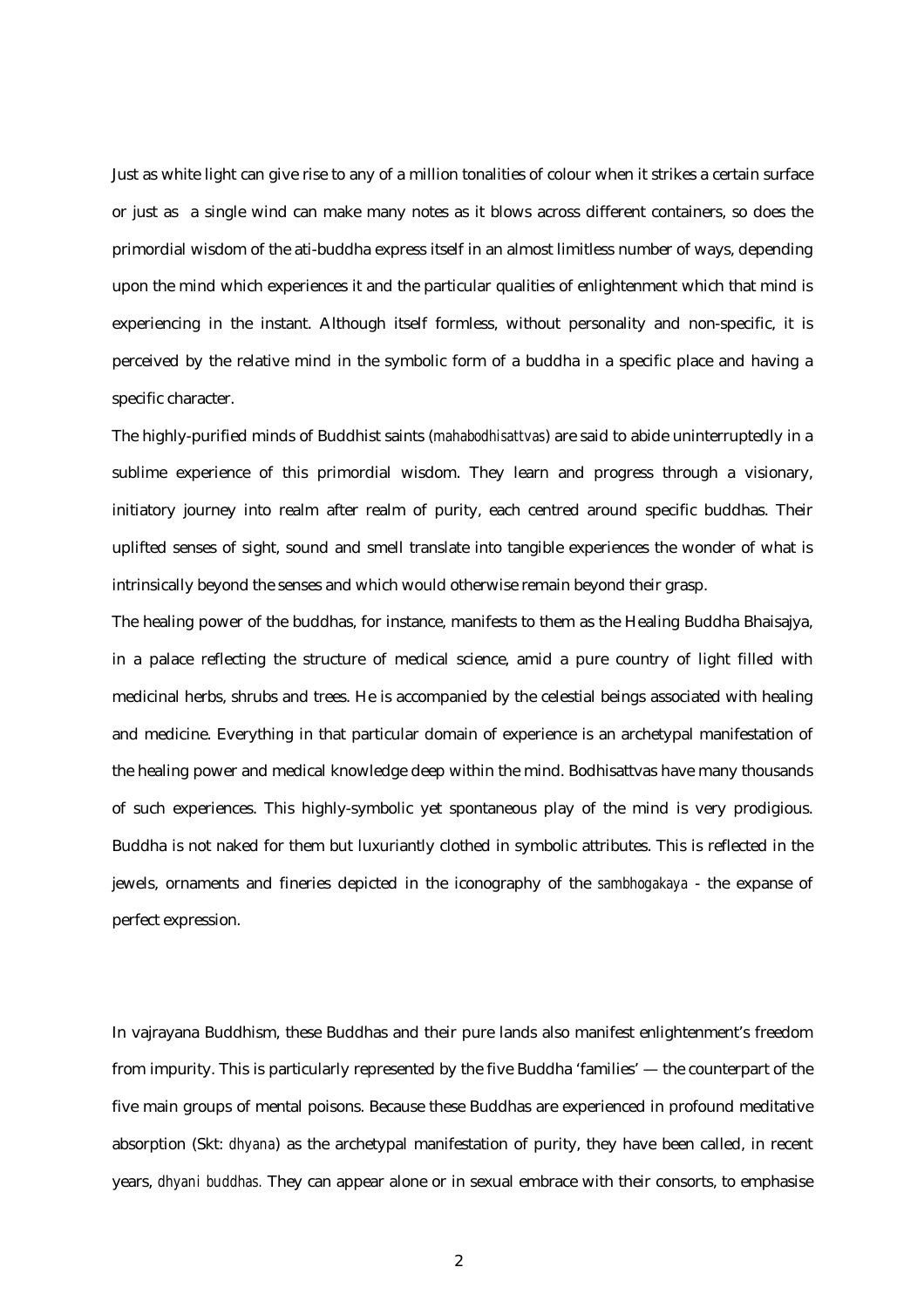that each is the perfect fusion of wisdom and skilful compassion. To each is allocated a direction, with respect to the human body, on the assumption that whichever direction one faces is the cosmic East, even if it is not the geographical East. Often known as 'the crowning five buddhas', they play a significant role in the first stage of tantric initiation, known as the 'vase' stage which consecrates the disciple's body and permits visualisation, as well as certain yogic exercises. In practice they are visualised at the summit and four sides of the head but in ritual this is represented by a crown in which they are all gathered, in their respective order, towards the front of the head.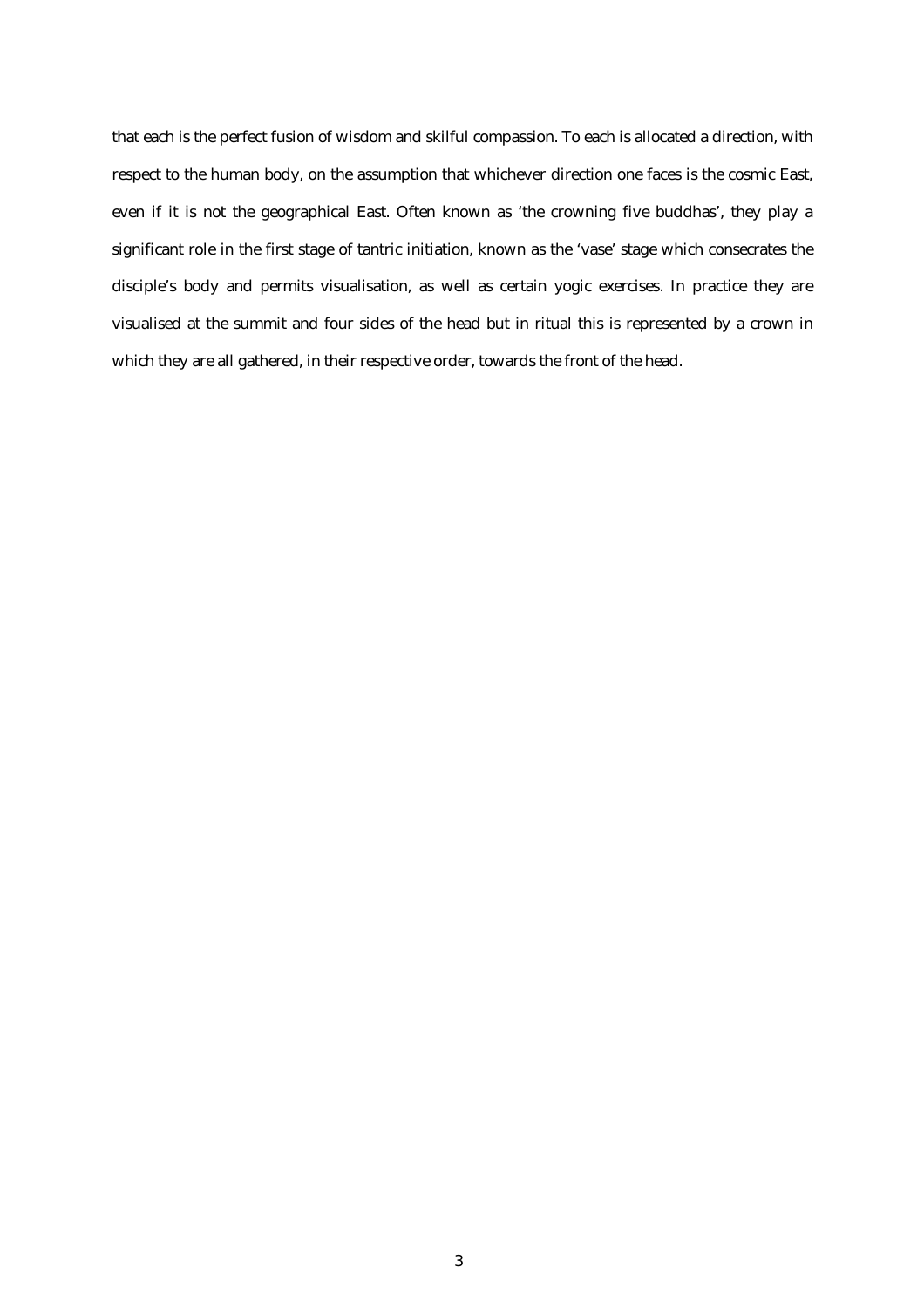#### **Dhyani Buddhas - Sambhogakaya Visions**

ach dhyani buddha heads a family of bodhisatvas and protectors and presides over one fifth of the phenomena of life. With each are associated certain things of the neurotic worldly mind and what these things become at enlightenment. These include colours, elements, landscapes, times and seasons, emotional tones and so forth. However, there is not a total consistency from one tantra to another and the attributes of colour or direction can vary. E

Aksobya Buddha is associated with the water element, the eastern quarter, daybreak and winter. He heads the vajra family and holds a vajra in his left hand, his right hand touching the earth. Like calm water, he embodies the mirror-like primordial wisdom which is the counterpart of anger — troubled, ruffled water. Vajra is sharp and cutting, like a frosty winter morning, but exceptional clear, thorough and precise. A neurotic obsession with analytical precision lends itself to anger whereas the calm mind, like a mirror, reflects all with ultimate accuracy and no reaction. He colour associated with this direction is variously white or pale blue.

Ratnasambhava heads the jewel (*ratna*) family and is associated with the earth element and the southern quarter. He holds a jewel in the left hand and has the right turned outwards, in the bestowing mudra. Embodying the primordial wisdom of sameness, he is the enlightened counterpart of desire, which sees some things as better than others. In lunar calendars, the earth element occurs four times a year, in between the other elemental seasons. It is the still point, the neutral changeover between spring (wind) and summer (fire), between summer and autumn (metal) and so forth. Through the south, he is also associated with the afternoon, autumn and the golden rays of the sun, the generosity of nature's harvests and life in general.

Amitabha heads the lotus (*padma*) family and presides over the western quarter and the fire element. Both hands are in the meditation mudra, holding a lotus. He embodies the primordial wisdom of discernment, which knows every single relative phenomenon for what it is. This is the enlightened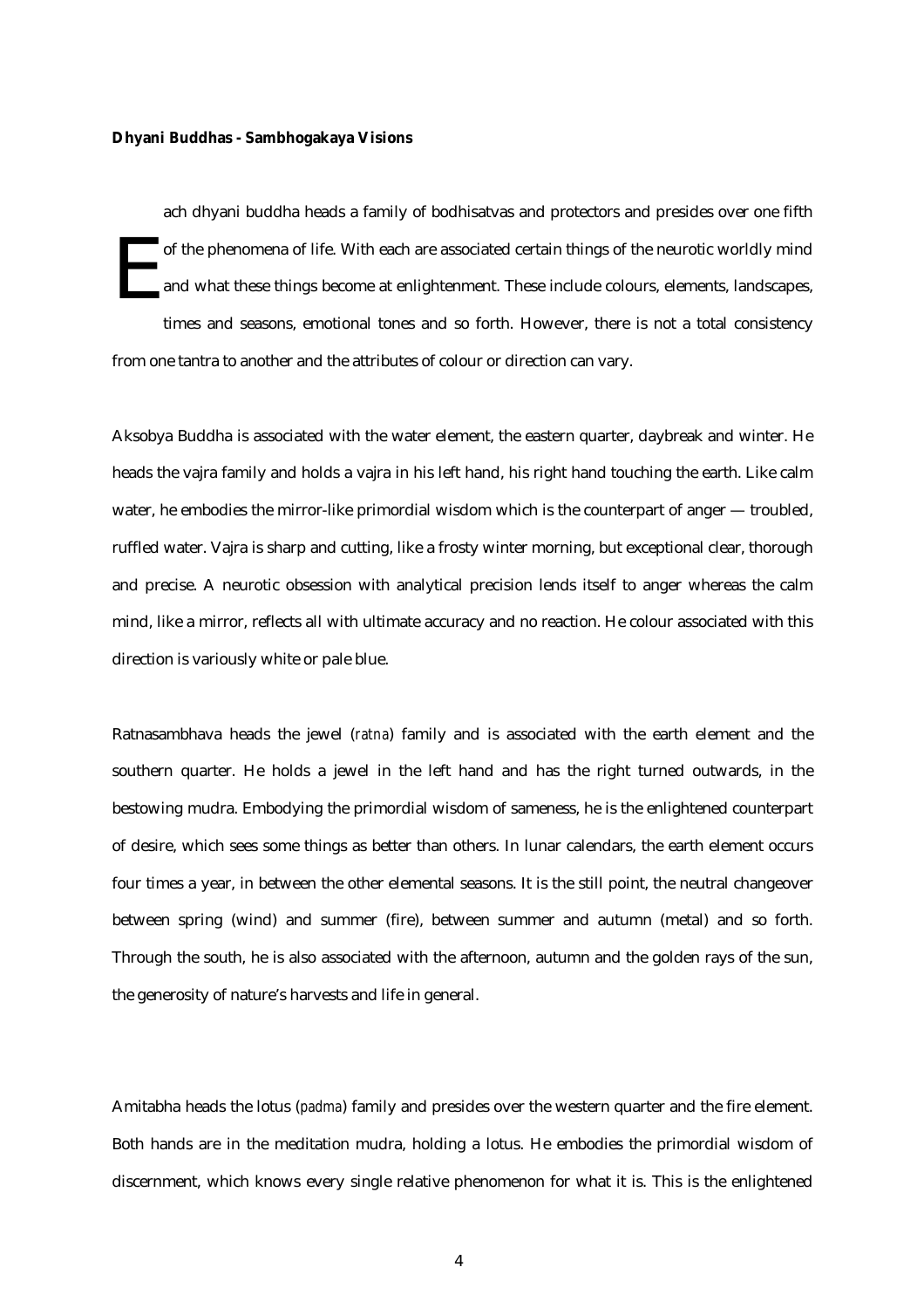counterpart of possessiveness, in which one is blinded to truth by passionate desires. Fire consumes and destroys but it can also purify and give warmth. This family is associated with early spring and morning, through the fire element, and with sunset, through the western association.

Amogasiddhi, who presides over the activity (*karma*) is associated with the north, the wind element and the colour green. Holding the double vajra in the left hand, he bestows fearlessness with the right. He embodies the primordial wisdom of all-accomplishing, altruistic activity, which is the enlightened counterpart of jealousy and envy, rooted in actions centred around a preoccupation with self-image. This family is associated with midday and with late spring and summer when the dynamism of the wind element cause new things come into being everywhere.

Vairocana is located at the centre of the dhyani buddha mandala. Associated with the colour blue (sometimes white), he heads the *buddha* family and holds the wheel of dharma in his hands, which rest in meditation posture. He embodies the dharmadhatu primordial wisdom, which is the ground state underlying the other four wisdoms. This is the counterpart of ignorance, the dullness and notknowing which underlies all the neurosis and confusion of samsara. Dharmadhatu recognises the void nature of all things and is thus the natural wisdom which emerges when ignorance that projects self-entity — as ego, pride and fixed notions of reality — is dissipated. Vairocana is timelessness.

### Nirmanakaya Buddhas

In golden time, which represent the fruition of much good collective karma, other beings, lacking the pure vision of the bodhisattvas, still manage to experience the buddhas' nirmanakaya. Of its various forms, the *supreme nirmanakaya* are the most spectacular, as it is they who visit a world and introduce the timeless teachings of universal truth. The first one supposed to have come to our own world was Buddha Krakucchanda, followed by Buddhas Kanakamuni, Kasyapa and then our Buddha, Sakyamuni, who was thus the fourth to grace this planet. Tens of thousands of years from now will come the fifth, Buddha Maitreya, followed by the Lion Buddha and so on and so forth until one thousand and two buddhas will have taught here. Then the planetary support of life will be